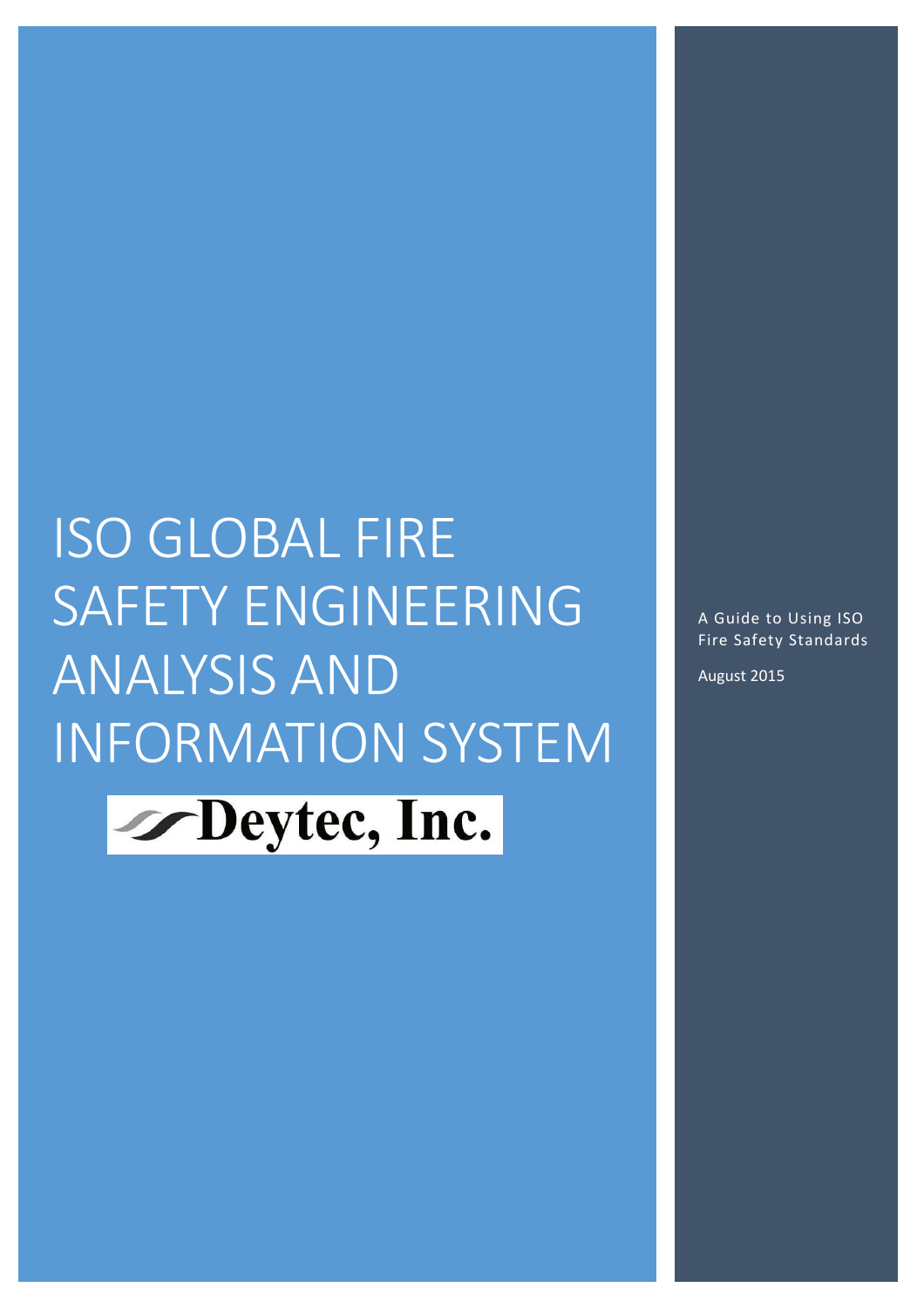# Introduction

The following ISO documents are available for the fire safety engineering design process. The first list contains core standards which are the essential set of standards available for the fire safety engineering process. The second list contains supplementary documents which may be referred to for further guidance or information. The specific role of these documents in the fire safety engineering design process is explained later in the context of the global information system.

## Core Standards

ISO 23932:2008, *Fire safety engineering – General principles*

ISO 16733-1:2015, *Fire safety engineering -- Selection of design fire scenarios and design fires.*

ISO 16732-1:2012, *Fire safety engineering -- Fire risk assessment -- Part 1: General.*

ISO 16734:2006, *Fire safety engineering -- Requirements governing algebraic equations -- Fire plumes.*

ISO 16735:2006, *Fire safety engineering -- Requirements governing algebraic equations -- Smoke layers.*

ISO 16736:2006, *Fire safety engineering -- Requirements governing algebraic equations -- Ceiling jet flows.*

ISO 16737:2012, *Fire safety engineering -- Requirements governing algebraic equations -- Vent flows.*

ISO/TS 24679:2011, *Fire safety engineering -- Performance of structures in fire.*

ISO/TR 13387-7:1999<sup>1</sup>, Fire safety engineering -- Part 7: Detection, activation and suppression.

ISO 16730-1:2015, *Fire safety engineering — Procedures and requirements for verification and validation of calculation methods*.

ISO 29761:2015, *Fire Safety Engineering -- Selection of design occupant behavioural scenarios (for life safety applications).*

ISO/TS 13447, *Fire safety engineering -- Guidance for use of fire zone models.*

## Supplementary Standards

ISO/TR 13387-4:1999, *Fire Safety Engineering – Part 4: Initiation and development of fire and generation of fire effluents.*

ISO/TR 13387-5:1999, *Fire safety engineering -- Part 5: Movement of fire effluents.*

ISO/TR 24679-2, *Fire safety Engineering -- Performance of structure in fire -- Part 2: Example of an airport terminal.*

ISO/TR 24679-3, *Fire safety Engineering -- Performance of structure in fire -- Part 3: Example of an open car park.*

ISO/TR 16738:2009, *Fire-safety engineering -- Technical information on methods for evaluating behaviour and movement of people.*

ISO/TR 13387-8:1999, *Fire safety engineering -- Part 8: Life safety -- Occupant behaviour, location and condition.*

ISO/TR 16730-2, *Fire safety engineering -- Assessment, verification and validation of calculation methods -- Part 2: Example of a Zone Model.*

<sup>&</sup>lt;sup>1</sup> The ISO/TR 13387 series of documents published in 1999 were withdrawn by ISO in 2013. They are listed here as useful references which now can only be obtained as archived documents. The documents are available at the website of Deytec, Inc. at www.deytecinc.com/store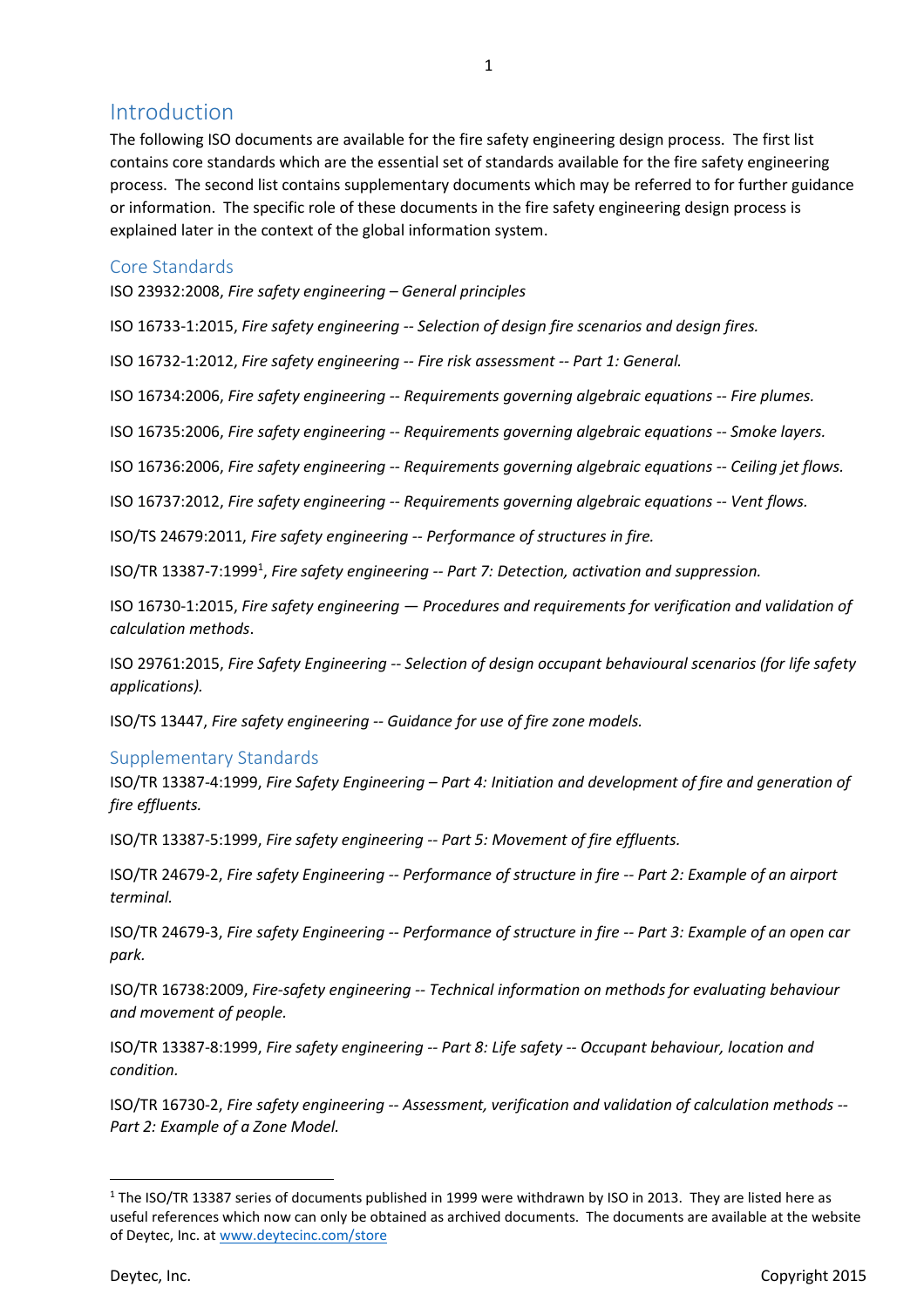ISO 16730-3, *Fire safety engineering -- Assessment, verification and validation of calculation methods -- Part 3: Example of a CFD Model.*

ISO/TR 16730-4, *Fire safety engineering -- Assessment, verification and validation of calculation methods -- Part 4: Example of a Structural Model.*

ISO/TR 16730-5, *Fire safety engineering -- Assessment, verification and validation of calculation methods -- Part 5: Example of an Egress Model.*

ISO/TR 16732-2:2012, *Fire Safety Engineering -- Fire risk assessment -- Part 2: Example of an office building.*

ISO/TR 16732-3, *Fire safety engineering -- Fire risk assessment -- Part 3: Example of an industrial property.*

# Global fire safety engineering analysis and information system

The global fire safety engineering analysis and information system includes the methods and data needed for a fire safety engineering design which is conducted according to the steps shown in Figure 1 of ISO 23932 shown below and summarized in Chapter 4 of the main text of that document.



*Figure 1 Global Fire Safety Engineering Analysis and Information System*

The global information system provides an awareness of the interrelationships between fire evaluations when using ISO fire safety engineering standards. The goal is to promote an awareness of the interactions between the different parts of the process and fire phenomena.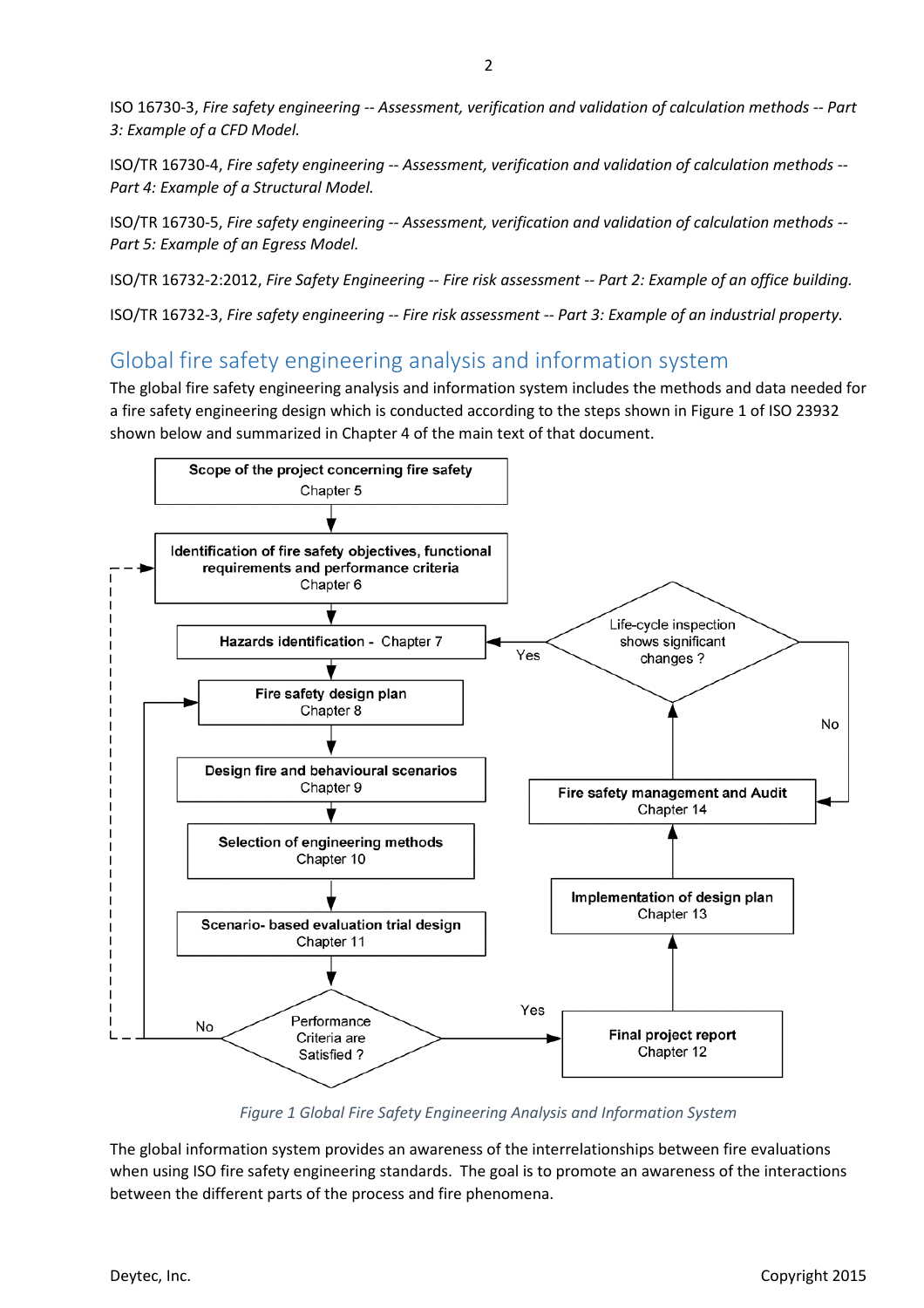Each ISO standard supporting the global analysis and information system includes language in the introductory material of the standard to tie the standard to the steps in the fire safety engineering design process outlined in ISO 23932. The evaluations in the design step that the standard requires in the context of the global analysis and information system is presented. Each ISO fire safety engineering standard also identifies the data to be used and produced by the evaluations in the standard, from and for the global information bus. The global information bus consists of data needed for and produced by the evaluations in the ISO fire safety engineering standards for the fire safety design. The global information bus is described in an accompanying document, "Guide for Input Data for Fire Safety Engineering," available from http://www.deytecinc.com/store

The boundary conditions of the fire safety engineering analysis is set by prescribed design parameters (provided by the architect), specific fire safety objectives and functional requirements, and design scenarios for the safety objectives under consideration.

Table 1 presents the core ISO fire safety engineering standards that complement ISO 23932, and identifies the specific link of the standard to a chapter in ISO 23932. The standards and the links are further described later.

| Chapter in ISO 23932                                   | List of standards available | <b>Comments</b>                                                |
|--------------------------------------------------------|-----------------------------|----------------------------------------------------------------|
| Scope of the project concerning                        |                             | Provided by architect to fire                                  |
| fire safety - Chapter 5                                |                             | safety engineer                                                |
| Identification of fire safety                          | ISO 29761                   | The standards cover the life                                   |
| objectives, functional<br>requirements and performance |                             | safety objective. Other safety<br>objectives have not yet been |
| criteria - Chapter 6                                   |                             | elaborated.                                                    |
| Hazard Identification - Chapter                        | ISO 16733-1, ISO 16732, ISO | ISO 16733-1 covers design                                      |
| 7 and Design scenarios -                               | 29761                       | scenarios generically, ISO 16732                               |
| Chapter 9                                              |                             | includes risk methods for                                      |
|                                                        |                             | scenario selection, and ISO                                    |
|                                                        |                             | 29761 covers the life safety                                   |
|                                                        |                             | objective.                                                     |
| Scenario based evaluation of                           |                             |                                                                |
| trial design - Chapter 11                              |                             |                                                                |
|                                                        |                             |                                                                |
| Movement of fire<br>1.                                 | ISO 16734, ISO 16735, ISO   | 1. Covers fire plumes, smoke<br>layers, ceiling jet flows, and |
| effluents                                              | 16736, ISO 16737            | vent flows, respectively.                                      |
|                                                        |                             |                                                                |
| 2.<br>Structural response and                          | ISO/TS 24679-1              |                                                                |
| fire beyond enclosure of                               |                             |                                                                |
| origin                                                 |                             |                                                                |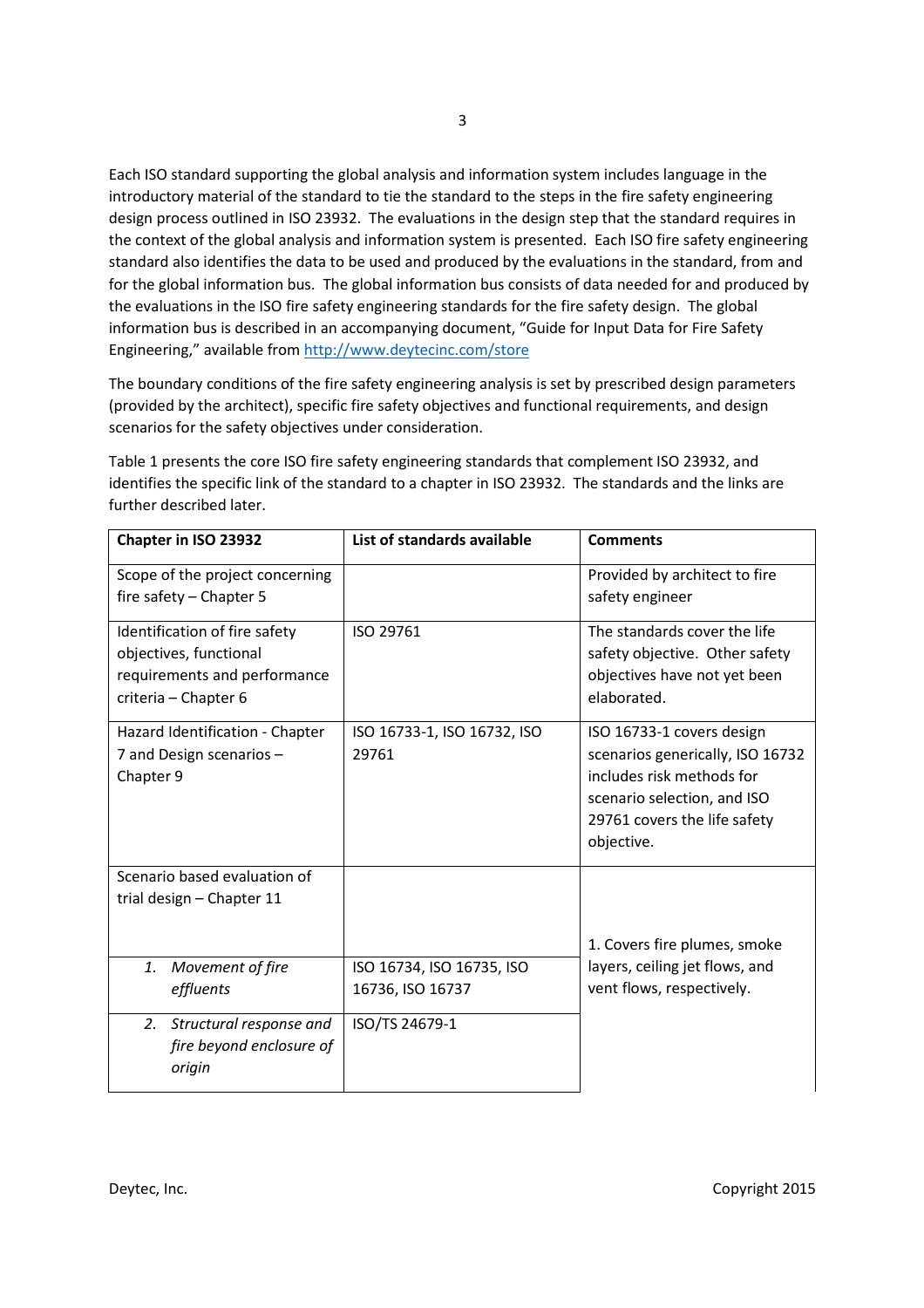| Detection, activation,<br>3.<br>and suppression | ISO/TR 13387-7           |                                                                                                                                             |
|-------------------------------------------------|--------------------------|---------------------------------------------------------------------------------------------------------------------------------------------|
| General to ISO 23932                            | ISO 16732-1, ISO 16730-1 | ISO 16732-1 is used for a fire<br>risk assessment approach. ISO<br>16730-1 is for verifying &<br>validating methods used for<br>Chapter 11. |

Table 1 ISO Fire safety engineering standards that complement ISO 23932

## Scope of the project concerning fire safety – Chapter 5

Initial parameters and data which are known and provided by the architect to the fire safety engineer, including trial fire safety systems design should be developed. Prescribed design parameters fall into the following categories:

a) aspects of the building design, its contents and its use, including the part of the building that will be subject to the fire safety engineering design;

b) fire safety system and facilities for fire brigade intervention;

- c) occupants;
- d) environment.

These design parameters are determined from the scope of the project concerning fire safety pursuant to Chapter 5 in ISO 23932 and is the first step in the fire safety engineering design process as shown in Figure 1 above.

# Identification of fire safety objectives, functional requirements and performance criteria – Chapter 6

Specific fire safety objectives, functional requirements, and performance criteria, e.g., for life safety, are included in the documents supporting that fire safety objective. The fire safety objectives in these documents expand on the brief discussion of objectives, functional requirements, and performance criteria in ISO 23932.

For assessing the life safety objective, ISO/TR 16738:2009, Technical information on methods for evaluating behaviour and movement of people, which presents methods for the calculation of the Required Safe-Egress Time (RSET) is available. ISO/TR 13387-8, Life safety -- Occupant behaviour, location and condition, provides supporting in-depth discussion of the methods available for determining occupant behaviour, response, and movement. ISO 29761, Selection of design occupant behavioural scenarios, discusses special considerations for the selection of design fire scenarios when considering occupant location and behaviour. Finally, ISO 16732, Fire risk assessment -- Part 1: General, provides methods for a risk assessment if the life safety objective is formulated in probabilistic terms.

ISO documents for other fire safety objectives such as conservation of property, continuity of operations, protection of the environment, and preservation of heritage are not yet elaborated.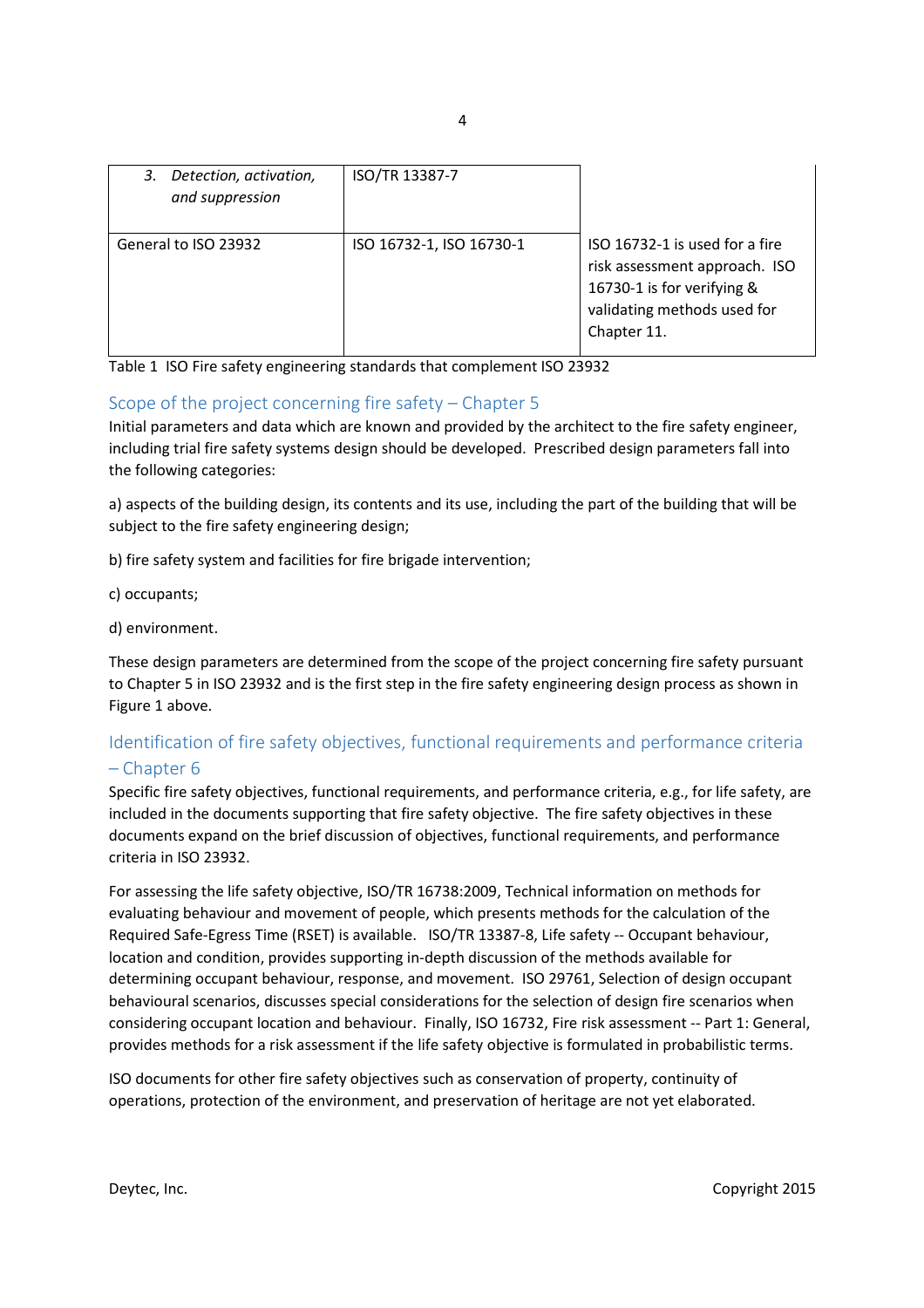## Hazard Identification - Chapter 7 and Design fire scenarios – Chapter 9

Design fire scenarios and design fires prescribe the boundary conditions or design basis for the fire safety engineering analysis. The ISO standards supporting Chapter 7 and 9 describe the steps for identifying fire hazards and developing design scenarios and design fires, utilizing methods for the fire initiation and growth within the compartment and methods for calculating the phenomena.

ISO 16733-1, Selection of design fire scenarios and design fires, provides steps for developing design scenarios and design fires that are generic to different fire safety objectives, while ISO 13387-4, Initiation and development of fire and generation of fire effluents, describes the fire initiation and growth within the compartment and methods for calculating the phenomena when formulating design fires.

The evaluations discussed in ISO 13387-4 are:

- Initiation of fire
- Fire development inside room of origin
- Smoke generation
- Toxic species generation (carbon monoxide, carbon dioxide, hydrogen cyanide, hydrogen halides)

ISO 16733-1 draws upon information in ISO/TR 13387-4.

Complete information on the selection of design fire scenarios and design fires based on probabilistic methods is provided in ISO 16732, Fire risk assessment -- Part 1: General. Parts 2 and 3 of ISO 16732 provide examples of this selection process for specific applications.

Guidance on the development of design fire scenarios and design fires for a specific fire safety objective are given in documents specific to that safety objective. ISO 29761, Selection of design occupant behavioural scenarios, discusses special considerations for the selection of design fire scenarios when considering occupant location and behaviour.

## Scenario based evaluation of trial design – Chapter 11

Scenario based evaluations of the trial design require the examination and simulation of the following fire phenomena.

#### Movement of fire effluents

The evaluations covered in this fire phenomena category are:

- Movement of fire effluents between separated enclosures
- Non-thermal damage (acid gases, soot, and super toxicants)

The ISO standards listed below supporting this subsystem provide engineering methods (hand calculation, computer method or fire test) for assessing the potential for movement of fire effluents during the course of a fire. The documents also provide means to assess the effectiveness of fire safety measures meant to reduce the adverse effects of the movement of fire effluents.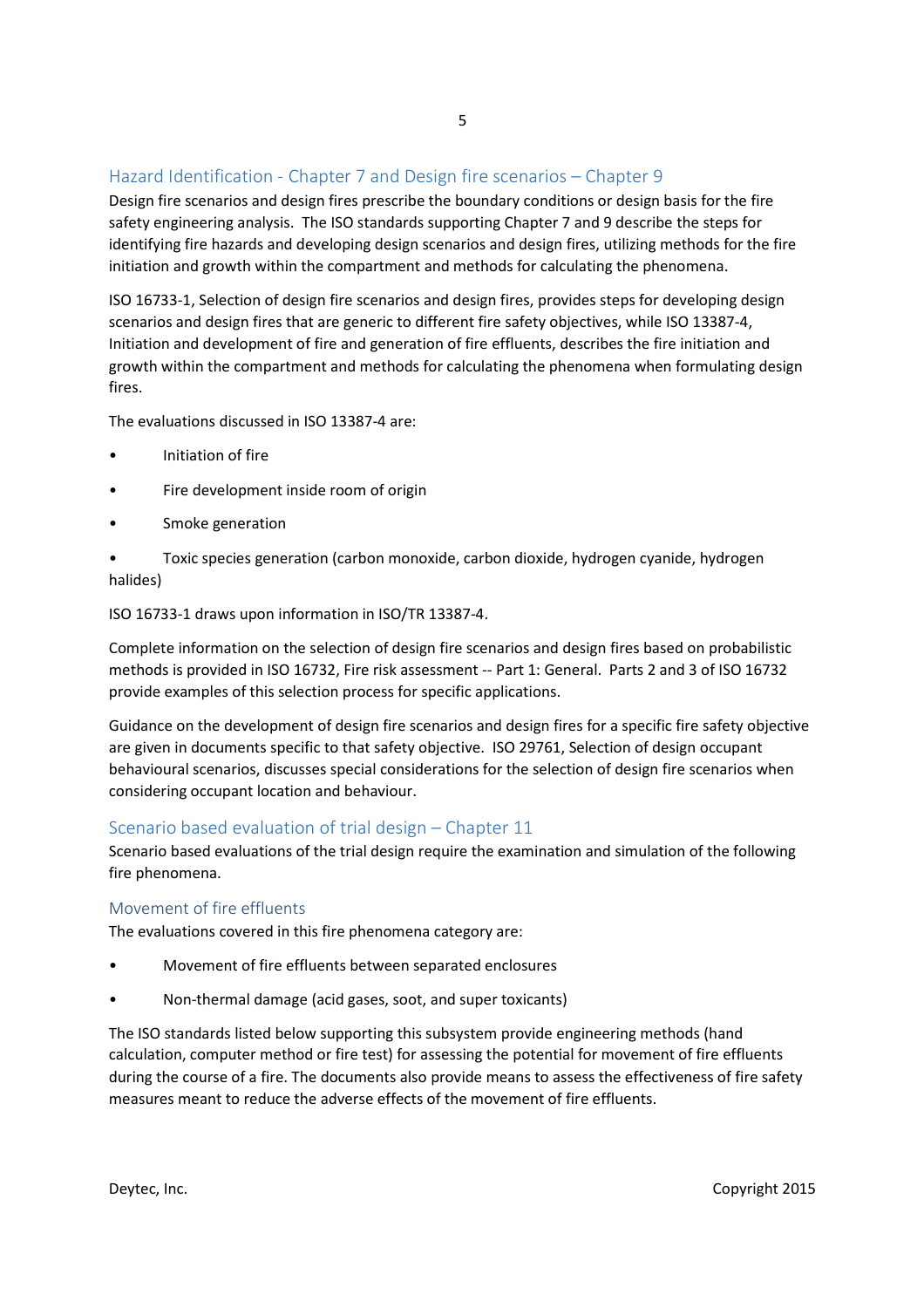ISO/TR 13387-5, Movement of fire effluents, supports the evaluations in this category and discusses engineering methods for assessing the potential for movement of fire effluents during the course of a fire. ISO 16734, Requirements governing algebraic equations -- Fire plumes, ISO 16735, Requirements governing algebraic equations -- Smoke layers, ISO 16736, Requirements governing algebraic equations - - Ceiling jet flows, and ISO 16737, Requirements governing algebraic equations -- Vent flows, are available for specific calculations to calculate the movement of the fire effluent.

The evaluations conducted for the movement of fire effluent draw on the prescription or characterisation of the fire discussed in Section 2.3 above. The prediction of the spread of smoke and flames through openings is addressed in these ISO standards while the spread of fire through barriers is discussed below.

#### Structural response and fire beyond the enclosure of origin

The evaluations in this fire phenomena category are:

- Thermal response of structures and boundaries
- Mechanical response of structures
- Fire spread

The ISO standards supporting the above evaluations provide the engineering methods (hand calculation, computer method or fire test) for assessing the structural response and the potential for fire spread through barriers in a given situation (application). This entails an analysis of the unit physical and chemical processes involved in each of the modes of fire spread (e.g. room to room, building to building, room to external items, etc.).

The evaluations in this category draw on the prescription or characterisation of the fire discussed in Section 2.3 above. For example the standards discussed in Section 2.3 provide methods for predictions of the time to flashover and the temperature history in the room of fire origin. These data, along with the description of the building assemblies (trial design parameters) are employed to predict the likelihood (and time) of fire spread, and the likelihood (and time) of structural collapse.

Should fire spread from the room (compartment) of fire origin or should local structural collapse occur, not only will additional property damage be incurred, but the safety of building occupants and firefighters outside the room (compartment) of fire origin can be compromised. Hence data generated through evaluations in this category become inputs to determine if specific fire safety objectives are met. Guidance on interpreting the results of an analysis of the potential of fire spread is also provided. This includes guidance on the selection of criteria for assessing the effectiveness of fire safety measures meant to reduce the potential of fire spread.

ISO/TS 24679, Performance of structures in fire, provides the methods for determining the structural response and fire spread beyond the enclosure of origin. Parts 2 and 3 of ISO/TS 24679 provide examples of specific applications.

Detection, activation, and suppression The evaluations covered in this category are:

• Detection time of fire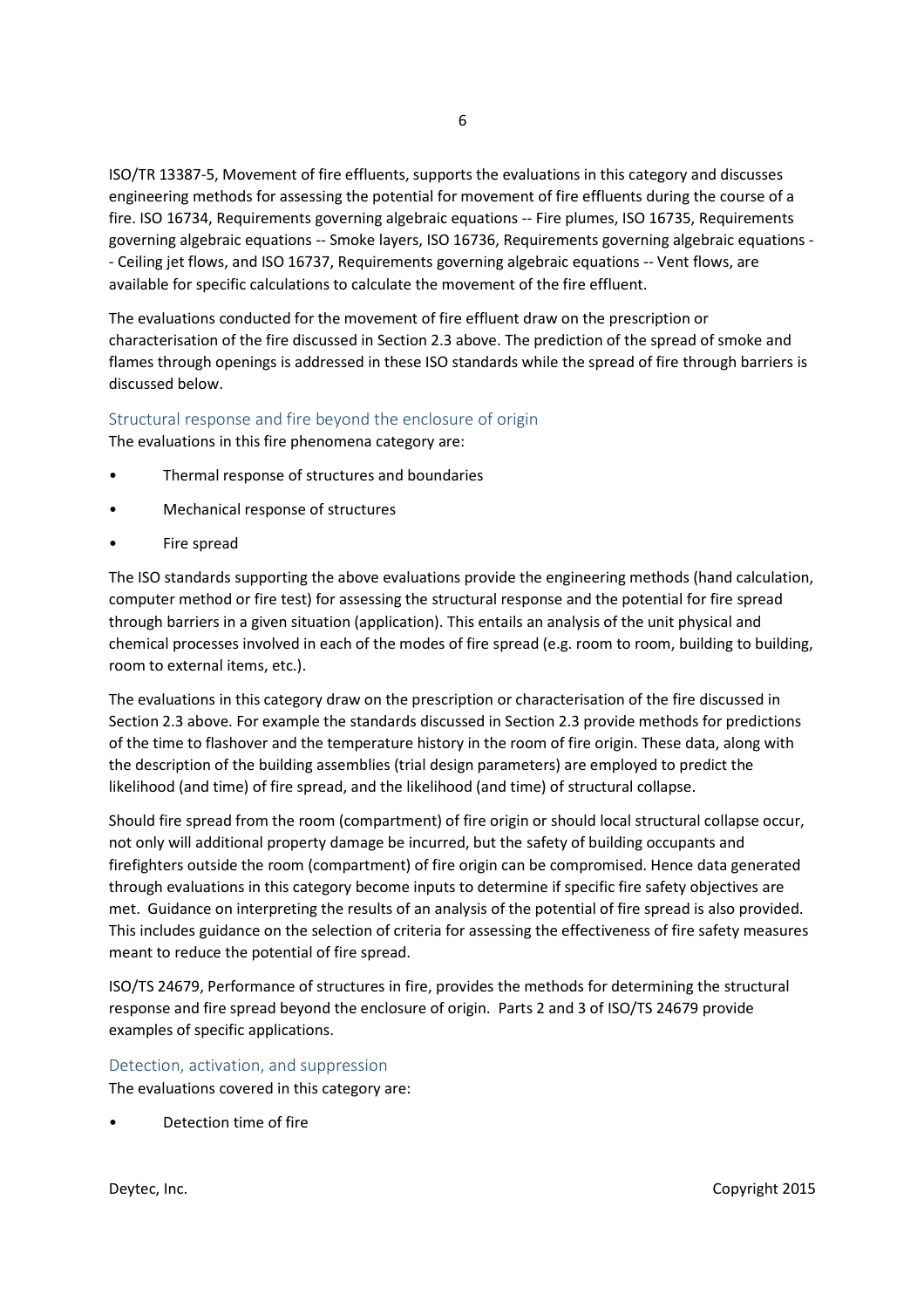- Activation time of suppression systems
- Performance of suppression systems

The ISO standard supporting the above evaluations provide guidance on the use of engineering methods for the prediction of the time to detect smoke or flames by a wide range of commercial devices, including the time required for heat-sensitive elements in suppression or other control devices to respond to the gas flow generated by an incipient or growing fire. Guidance is also provided on how to predict, once detection has occurred, the time required to activate the desired response to a fire, such as an alarm, a smoke damper or a specified flow of extinguishing agent from typical distribution devices. Methods of estimating the effectiveness of many common fire-suppression and control strategies are also addressed.

ISO/TR 13387-7, Detection, activation and suppression, provides full details for the evaluations for detection, activation and suppression.

These evaluations utilize the characterisation of the size of the fire as well as the temperature, species concentration and gas velocity fields generated by the fire at any time after ignition/initiation of the design fire event. This information, along with a description of sensor locations from the building design parameters, is employed in these evaluations to predict detection times and the operation of elements, such as those in automatic sprinklers, that allow release of pressurised extinguishing agent (e.g. water) at a nozzle.

The effect of various suppression strategies on the fire heat release rate is addressed in these evaluations. Once an assumed suppression strategy (usually in terms of a required agent flow rate) takes effect, there is considerable feedback required between these evaluations and evaluations for development and movement of fire effluent so that the resultant fire environment (e.g. gas temperatures and species concentrations) can be determined. If the established performance criteria cannot be met, alternative suppression strategies may have to be considered.

Activation times are also determined in these evaluations, most often from a wealth of input information available from the vendors and manufacturers of the various detection and suppression systems to be installed in a building. The hydraulic design of sprinkler piping systems is considered to be part of this activation process since such piping design ensures that the required flow rate of water or other agent will be available when distribution nozzles are activated by the detection elements.

#### General Documents

Several documents are available that provide guidance on the methods available and their assessment for use in fire safety engineering. ISO 16730-1, Procedures and requirements for verification and validation of calculation methods presents verification and validation procedures for these methods, determining their suitability for specific applications, and for developing the uncertainties in predictions. Parts 2, 3, 4, and 5 to ISO 16730 are also available providing examples of the verification and validation methods for a zone, computational fluid dynamic, structural, and an egress model. ISO/TS 13447, Guidance for use of fire zone models, provides the capabilities and limitations of using zone models.

ISO 16732-1, Fire risk assessment -- Part 1: General, provides guidelines for the use of the risk assessment methodology in fire safety engineering analysis. This methodology should be selected early in the design process and it overlays the methodologies and ISO fire safety engineering standards